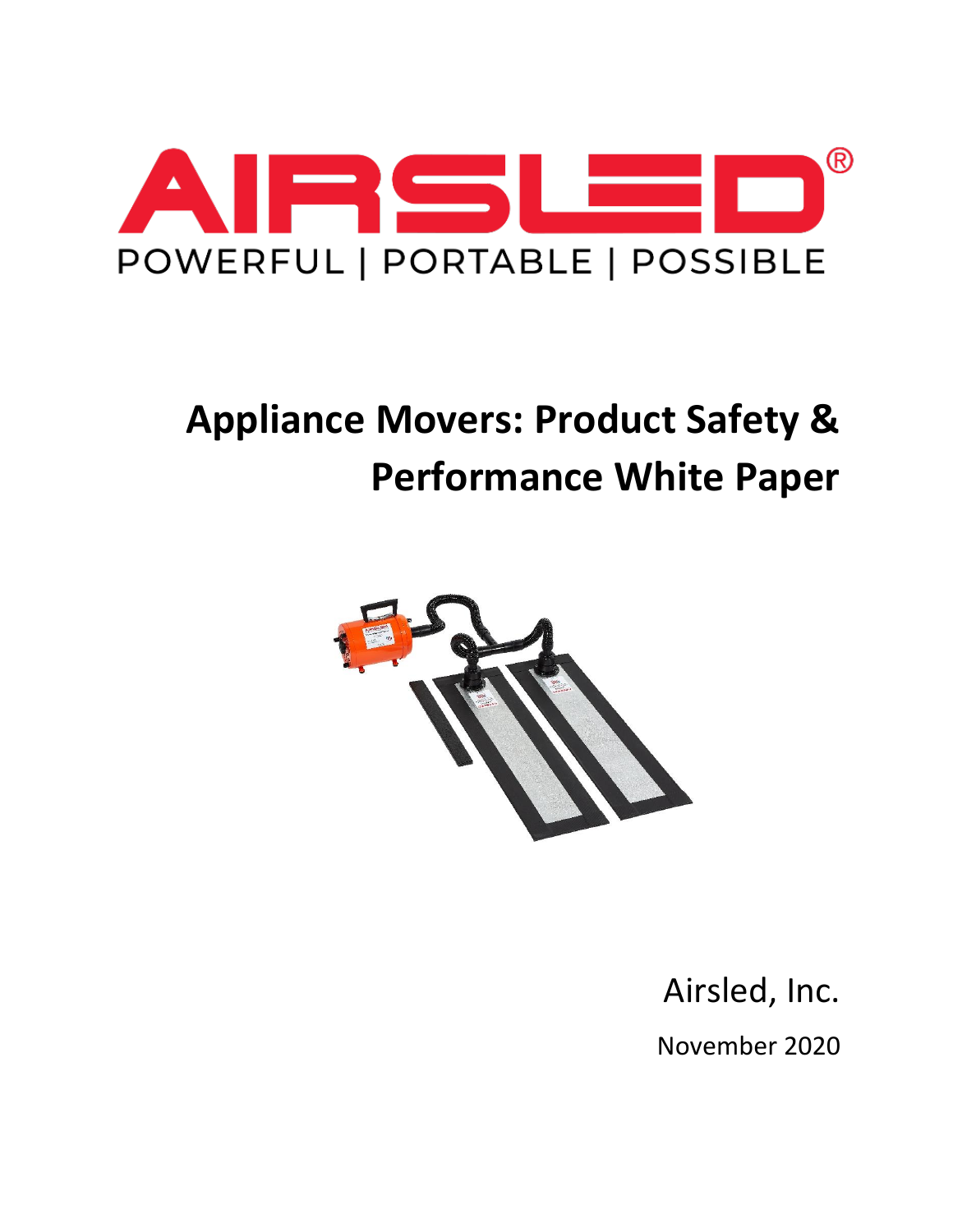#### **INTRODUCTION**

In September 2020, Airsled partnered with the Marcone Servicers Association (MSA) on a survey to establish and quantify specific pain points related to risk exposures MSA members face when servicing major, residential appliances. The largest risk exposures include:

- Claims related to property damage when moving an appliance during servicing
- Financial loss and reputational risk attributed to having to decline, cancel or reschedule a service appointment because the appliance required additional manpower to move
- Productivity loss attributed to incurring injury from moving and lifting heavy appliances

The survey results were then used to support an Airsled webinar series and follow-up training and education activities for MSA members to help demonstrate the safety attributes of Airsled's Appliance Movers in the context of reducing risk exposure and liability.

## **AIRSLED: AN IMPECCABLE SAFETY RECORD**

Airsled was formed in 1982 and was the first to develop, commercialize, and introduce portable, light-weight load movement solutions initially for moving appliances and quickly thereafter for moving vending machines. Since then, the company's portfolio of standard and especially custom solutions has significantly grown.

| <b>Number of Airsled systems sold</b><br>globally since 1982                           | > 30,000 |
|----------------------------------------------------------------------------------------|----------|
| Number of claims related to<br>property damage attributed to<br><b>Airsled systems</b> | 0        |
| Number of claims related to injury<br>attributed to Airsled systems                    | 0        |

Airsled's products can be found in a wide array of industries solving countless load movement challenges utilizing its low-pressure, air film technology. Airsled uses the highest quality, domestically sourced materials to ensure superior build-quality. Airsled also pioneered the overall product design to ensure ease-of-use and overall simplicity. These core principles have resulted in an impeccable safety record for Airsled products since their first introduction in 1982 as presented in the table.

## **LOW-PRESSURE, AIR FILM TECHNOLOGY DEMYSTIFIED**

The easiest way to explain low-pressure, air film technology is to consider a hovercraft. In a hovercraft, a fan or blower forces air into a rubber skirt that inflates. The skirt also allows air to escape while still maintaining a consistent degree of inflation forming a cushion of air that elevates and supports the heavy passenger



structure above. As air escapes from the bottom of the skirt, it forms a thin layer between the bottom of the skirt and the surface the hovercraft is traveling over. This thin layer of air significantly drops the coefficient of friction  $(\mu)$  between the surfaces thereby reducing the amount of force needed to move the object which in this case is the hovercraft. In a hovercraft, thrust and direction are delivered by a fan and rudder. For an Airsled system, thrust and direction (or mobility) is delivered by the pushing, pulling and rotating action of the individual. Each Airsled system is ultimately a hovercraft that lifts any object resting on its air beams letting the individual move that object with ease.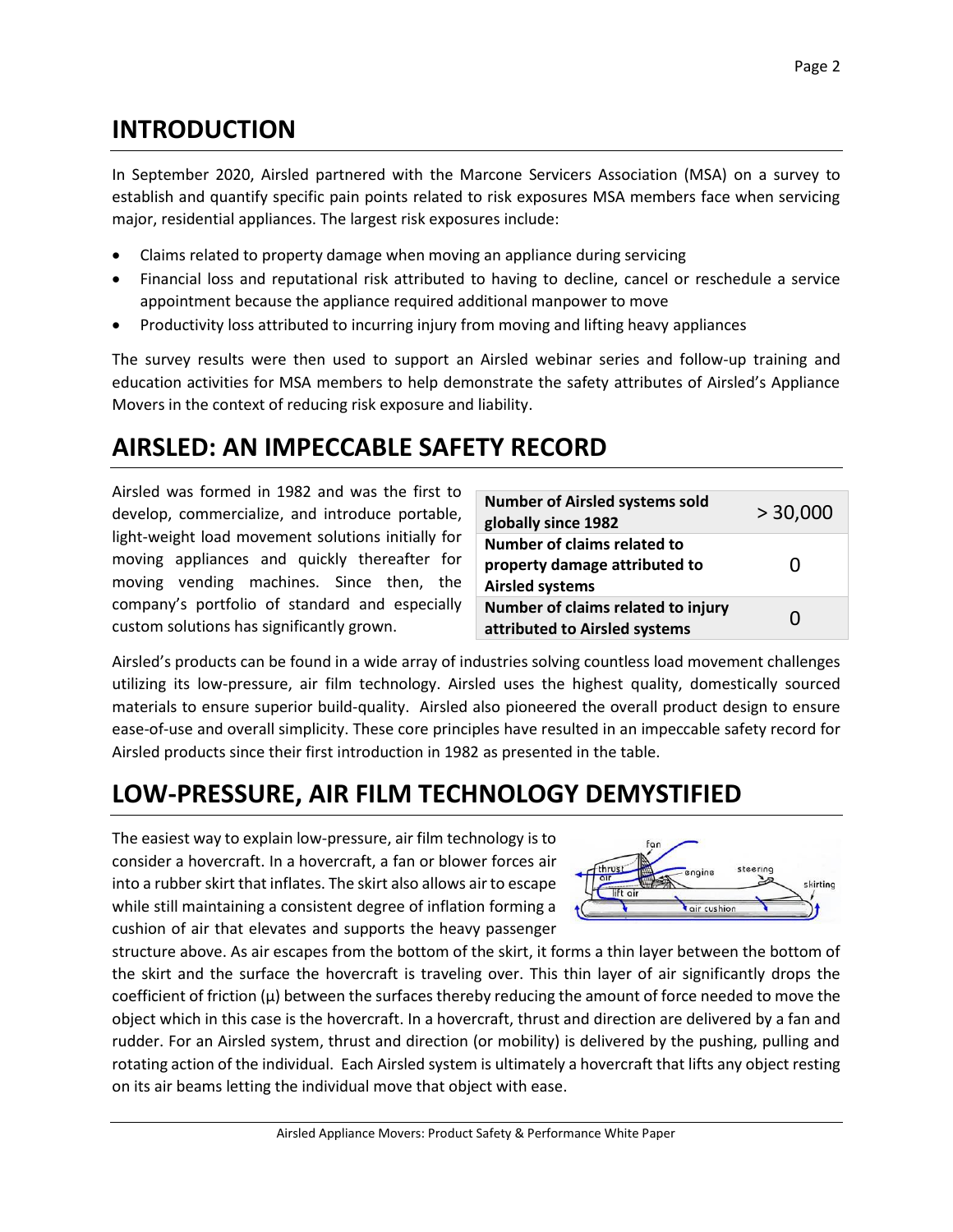#### **AIRSLED APPLIANCE MOVERS: SMALL SYSTEMS, BIG MUSCLES**

As of this White Paper's publication, Airsled offers three categories of Appliance Movers based on their lift rating capability. They are: Light Duty, Standard and Heavy Duty Appliance Movers.





**750 LB RATED STANDARD<br>APPLIANCE MOVERS** 



When Airsled systems are used properly and under optimal conditions, the coefficient of friction between the Airsled's air beams and flooring surface is reduced to nearly ZERO. So, what does this mean in real world terms and why is this important?

Airsled's testing and analysis concluded that under optimal conditions, a force equal to 1% of a load's weight is required to initiate and maintain movement once that load is elevated by the lifting action of the inflated air beams when using an Airsled system.



In the picture to the left, the 48" wide range weighs approximately 670 lbs. Applying the 1% rule, a force of 6.7 lbs. will be required to move this range once it is lifted with an Aisled system. But how much force can an average person generate?

OSHA [recommends](https://www.ccohs.ca/oshanswers/ergonomics/push1.html) that a person should not exert more than 225 Newtons of force when pushing an object using only their full body strength from a freestanding start. 225 Newtons translates to 50 lbs. of

force. Applying the 1% rule and OSHA's guidance, a person could theoretically move a 5,000 lb. load safely with an Airsled system (1% of 5,000 lbs. = 50 lbs. which is OSHA's recommended limit).

Put another way, when an Airsled Appliance Mover is used properly to move an appliance under the correct conditions (e.g. flat, smooth, non-porous flooring, properly rated system for the load's weight, even weight distribution), an individual will not only require minimal fore to move the appliance, but that force will be well under OSHA's safety recommendation for force exertion, which is 50 lbs.

## **LOW COEFFICENT OF FRICTION, HIGH DEGREE OF PROTECTION**

In addition to the immense load movement-enabling capabilities of low-pressure, air film technology on which Airsled systems are based, there is a secondary and equally important benefit related to surface protection. When the coefficient of friction is nearly ZERO between two surfaces, the likelihood of surface damage where the travel takes place is nearly eliminated when an Airsled system is used correctly.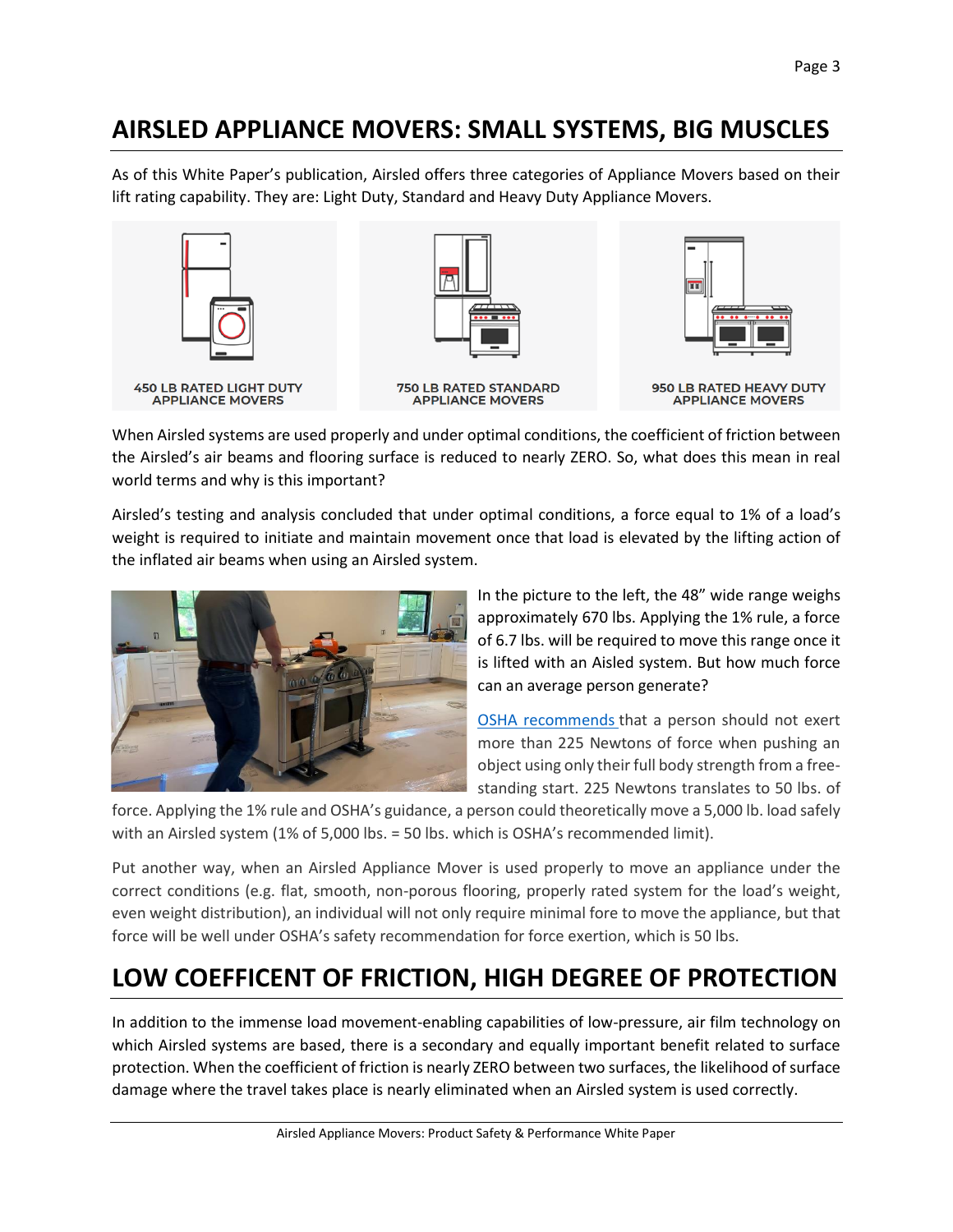

The picture to the left shows an inflated air beam traveling over newly installed hard wood flooring. It is the actual smooth rubber material sliding over the wood floor. Not visible to the naked eye is the micro thin layer of air creating the nearly ZERO coefficient of friction between the wood floor and rubber material. This surface protecting, gliding action makes Airsled Appliance Movers especially valued for their ability to move heavy appliances over sensitive

flooring surfaces that are prone to damage. Note: This picture also shows how Airsled's spacer kit for appliances on legs bridges the gap to the appliance's base to generate adequate lift since the air beam should be as close to the load's base as possible.

# **PAIN POINTS FOR MSA APPLIANCE SERVICERS AND HOW AIRSLED CAN HELP**

As stated in the introduction, Airsled conducted a survey with the Marcone Servicers Association (MSA) to better understand and quantify servicers' pain points. The below data is based on responses collected from 510 participants.

| <b>Survey Question</b>                                                                                                                                                                       | <b>MSA Response</b>                                                                          |
|----------------------------------------------------------------------------------------------------------------------------------------------------------------------------------------------|----------------------------------------------------------------------------------------------|
| How many times per month do you need to pull major appliances out of their installed<br>space to properly service them?                                                                      | Over 62% have at least 11 pulls<br>per month                                                 |
| Have you ever accidentally damaged a floor while moving an appliance while<br>performing maintenance, repair and/or installation services?                                                   | 82% said YES                                                                                 |
| What was your flooring repair cost?                                                                                                                                                          | 35% said at least \$500                                                                      |
| Have your insurance rates ever increased due to claims related to flooring damage you<br>caused during a service call?                                                                       | 12% said YES<br>21% said "Not sure but I<br>remember the claims process<br>being a headache" |
| How many times in the past 12 months did you need to decline, cancel, or reschedule a<br>job because a second person was needed to safely move an appliance so that it could<br>be serviced? | 35% said at least 4 times                                                                    |
| Have you ever injured your back or other muscle when lifting and/or moving an<br>appliance on the job?                                                                                       | 66% answered YES.                                                                            |
| How long did it take to recover to full strength to resume your normal work activities?                                                                                                      | 48% said at least 5 days                                                                     |

The survey results highlight the frequent risk and liability exposures appliance servicers face. Each response can be directly tied to the potential for financial loss, reputational risk, or both.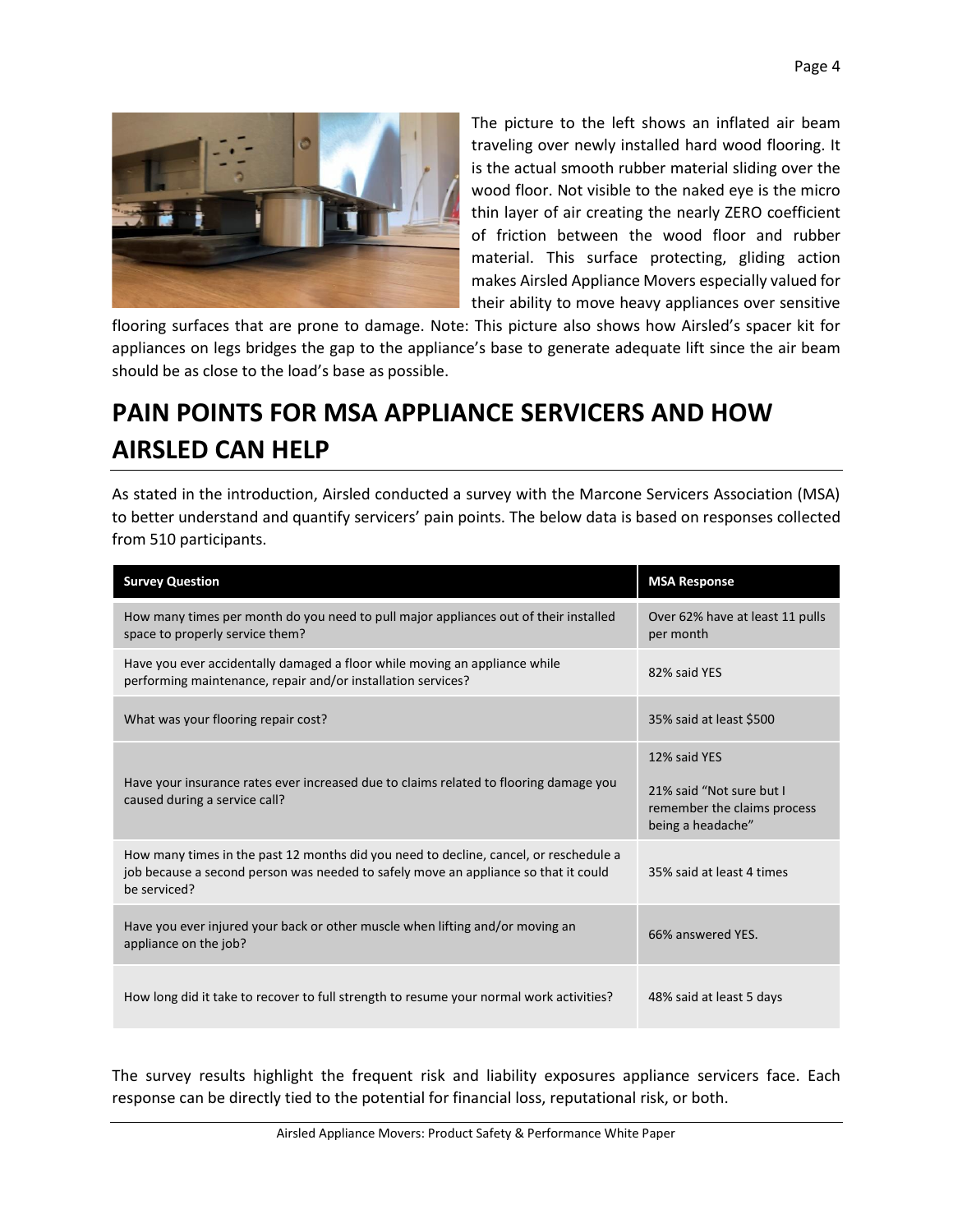The Airsled-MSA survey results take on even more meaning when one considers very common installations such as below. While Airsled offers a range of options for their Appliance Mover systems, dial-controlled **Variable Speed** performance adds even a greater degree of safety performance because it lets the end-user control the rate and height of air beam inflation which is critical when moving appliances in tight cavities when overhead clearance is less than 1 inch.



Premium flooring + luxury appliance + expensive stone countertops and backsplash



Large capacity, residential stacked washer/dryer + tight closet installation



Limited overhead clearance + delicate wood floor + limited room due to island<br>limited room due to island



incredibly cramped space



Dial close-up view of Airsled Variable Speed model without vacuum cleaner capability



Dial close-up view of Airsled Variable Speed model with vacuum cleaner capability



Dial close-up view of Airsled Variable Speed Light-Duty model